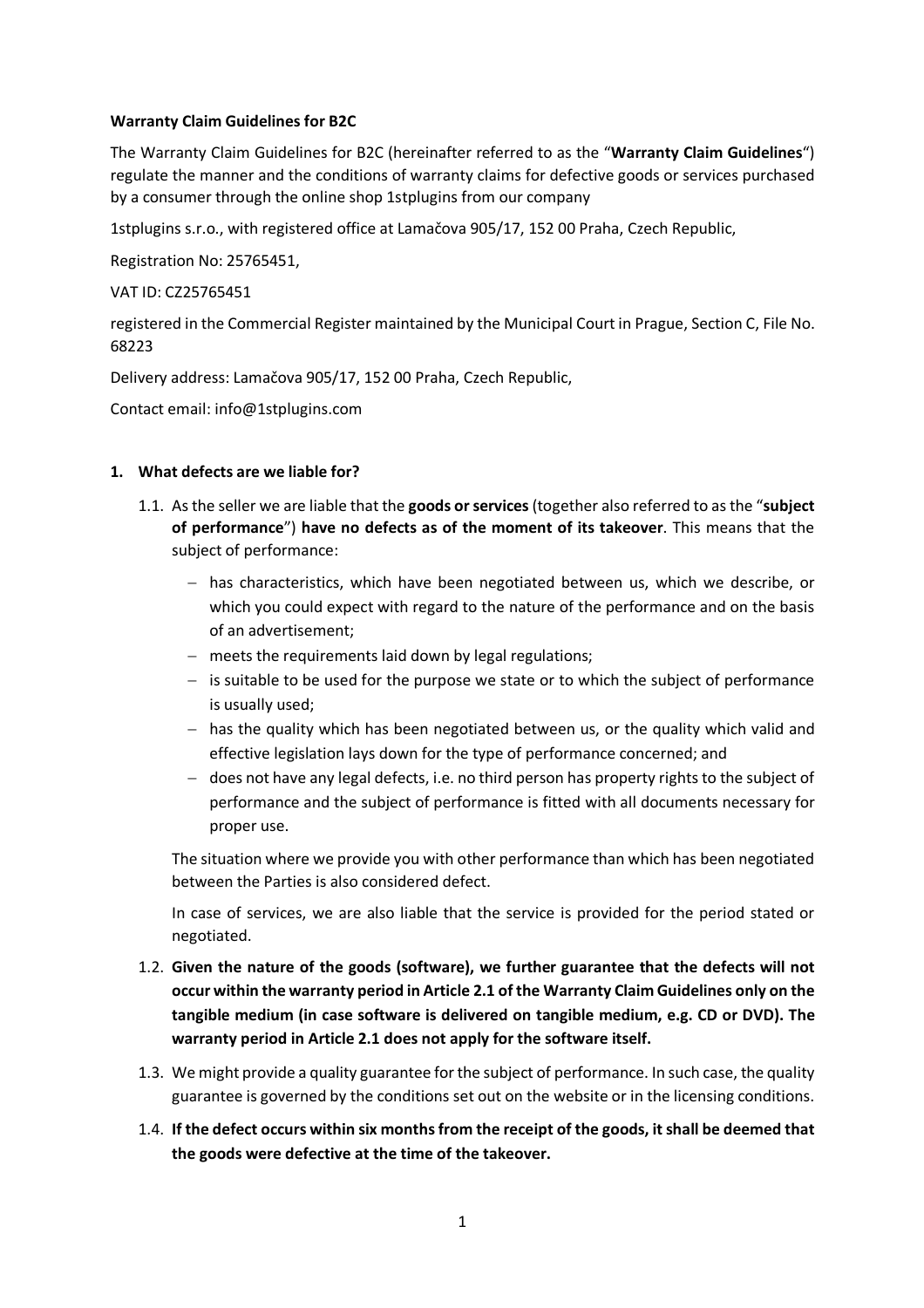#### **2. How long is the warranty period?**

- 2.1. For the tangible mediums of software, the warranty period **is twenty-four months from the receipt of the medium**, provided that there is no longer period stated on the website or in the documents accompanying the medium.
- 2.2. Please note that in case the medium will be exchanged or repaired, there is no new warranty period commencing for the new medium.
- 2.3. Services provided can be claimed in the course of their provision. The latent defects of the services or software shall be claimed without undue delay you will discover these defects. At the latest, defects of services and software may be claimed within six months from the moment the services were received/software was taken over.

## **3. What rights from defective performance do you have?**

- 3.1. Your rights from defective performance are governed by the relevant legislation, in particular by the provisions of Sections 1914 to 1925 and, in case of goods, Sections 2099 to 2117 of the Civil Code.
- 3.2. If a defective performance constitutes **a fundamental breach of contract**, you have the right to:
	- a) have the defect removed by having a new defect-free thing or a missing thing supplied;
	- b) the removal of the defect thing by having the thing repaired;
	- c) the removal of the defect service by receiving defect-free service;
	- d) a reasonable reduction of the purchase price, or
	- e) withdraw from the contract.
- 3.3. If a defective performance constitutes a **non-fundamental breach of contract**, you have the right to:
	- a) have the defects removed; or
	- b) a reasonable reduction of the purchase price.
- 3.4. If a defective performance constitutes a fundamental breach of contract, **notify us of the right you have chosen** upon the notification of the defect or without undue delay thereafter. If you fail to make your choice of right in time, you have only those rights you would have upon nonfundamental breach of contract. You cannot change your choice made without our consent.
- 3.5. If we fail to remove the defects within a reasonable time limit or if we notify you that we will not remove the defects, you may, instead of having the defects removed, request a reasonable reduction of the purchase price or withdraw from the contract.
- 3.6. Please note, that until you assert your right to a reduction of the purchase price or to withdraw from the contract, we may supply the missing goods or remove a legal defect (particularly by supplying missing documents).
- 3.7. In case of defective goods, you may not withdraw from a contract or demand the supply of a new tangible medium if you cannot return the tangible medium in the same condition in which you received it. This does not apply if: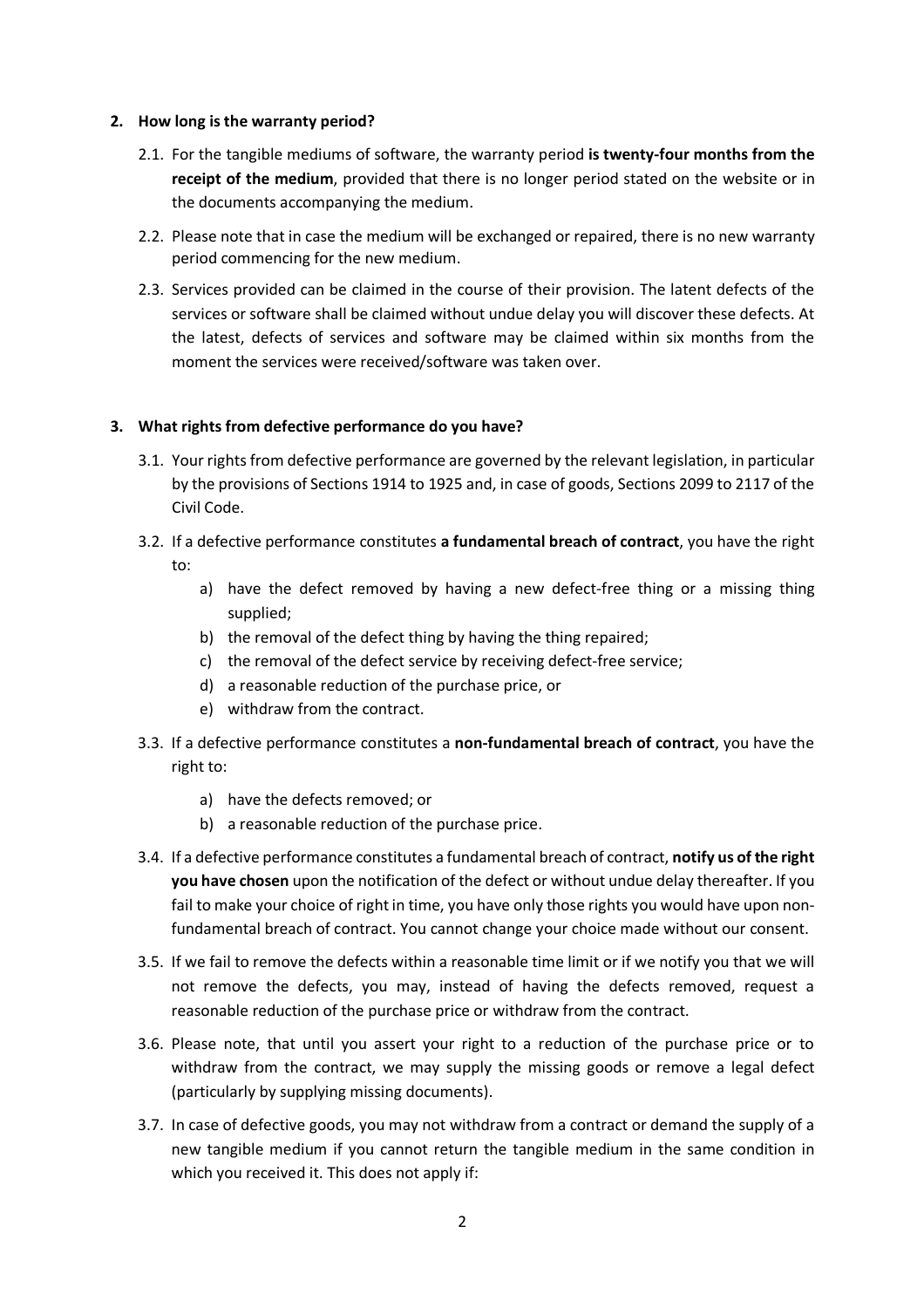- a) there has been a change in its condition as a result of inspection to discover a defect of the tangible medium,
- b) you used the tangible medium before the discovery of a defect,
- c) you did not cause the impossibility to return the tangible medium in the same condition by an act or omission, or
- d) you sold the tangible medium before the discovery of the defect.

# **4. When you cannot exercise the rights from defective performance?**

- 4.1. You do not have the rights from the defective performance if:
	- $-$  you have had the knowledge of the defect prior taking over the goods/receiving the service;
	- you have caused the defect by yourself (in particular by breaching the General Terms and Conditions for B2C or our instructions); or
	- warranty period has expired.
- 4.2. If you insist on the provision of a service using an unsuitable instruction given by you, you do not have the rights arising from a defective service caused by the unsuitable instruction.

## **5. How to proceed with your warranty claim?**

- 5.1. Assert your warranty claim with us without undue delay from finding out of the defect.
- 5.2. We accept the warranty claim:
	- at any of our business premises, at which the acceptance of the warranty claim is possible with regard to the nature of the performance;
	- at our registered office;
	- at our place of business.
- 5.3. Claim can be asserted in the following manner:
	- for faster processing, you can contact us in advance by telephone, e-mail or by writing;
	- $-$  it is appropriate to notify us which right from the defective performance you have chosen in accordance with this Warranty Claim Guidelines or Civil Code;
	- $-$  deliver the claimed tangible medium (other than by the way of cash on delivery, which we are not taking over) to us. When sending the medium, wrap it in the suitable packaging to avoid damage or destruction;
	- **we advise you to attach a receipt or tax document - invoice if it has been issued, or other document evidencing the purchase of the goods or services, together with a description of the defect and a proposal of a manner dealing with your claims.**

**If you fail to comply with any steps listed above or submit any of the above mentioned documents, a positive settlement of the warranty claim under the legal conditions shall not preclude.**

5.4. The moment of asserting the warranty claim is the moment when we were notified of the occurrence of the defects and the right from warranty was claimed.